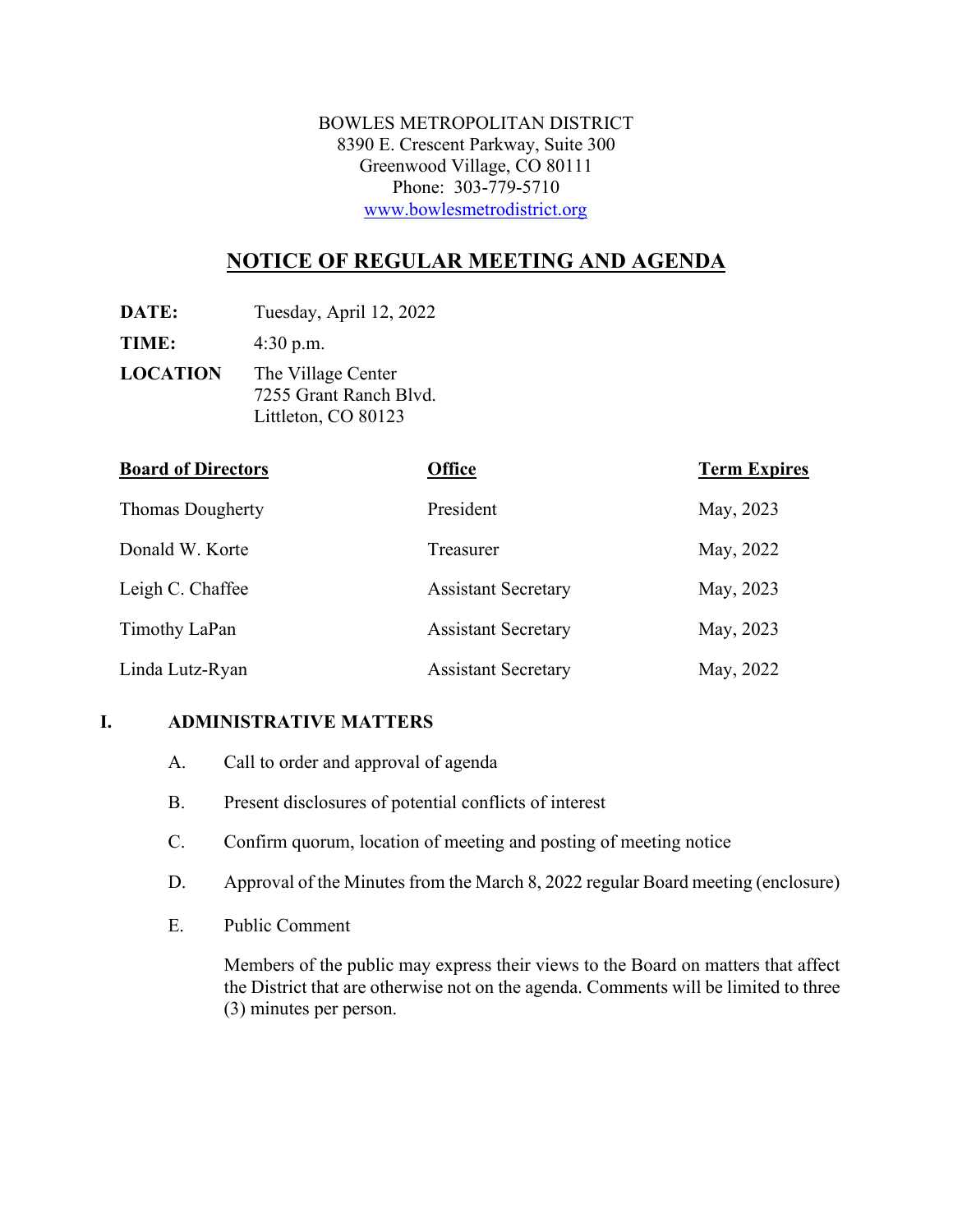#### **II. FINANCIAL MATTERS**

- A. Review and consider approval of February 28, 2022 Financial Statements (enclosure)
- B. Review and consider approval of claims in the amount of \$203,583.42 (enclosure)
- C. Other

## **III. MANAGER MATTERS**

- A. Operational Updates and Action Items
	- 1. Landscape:
		- a. Update on Hydro Systems KDI project and irrigation mapping.
		- b. Consider request from homeowner regarding plating around the basketball court at Sunset Park (enclosure)
		- c. Review and consider approval of Sunset Park Tree Planting Proposal in the amount of \$14,551 (enclosure)
		- d. Review and consider approval of Blue Herron Park Tree Planting Proposal in the amount of \$8,158 (enclosure)
		- e. Review and consider approval of Isthmus Park Tree Planting Proposal in the amount of \$8,100 (enclosure)
		- f. Review and consider approval of Isthmus Park Bed Planting Proposal in the amount of \$25,000.41 (enclosure)
	- 2. Davey Tree:
		- a. General Update (enclosure)
		- b. Ratified approval of Vista Park Tree Removal Proposal in the amount of \$2,275 (enclosure)
	- 3. Pond Update:
		- a. Review Blue Heron Park Pond March Water Quality Analysis (enclosure)
	- 4. Isthmus Park Project:
		- a. Review Isthmus Park project timeline (enclosure)